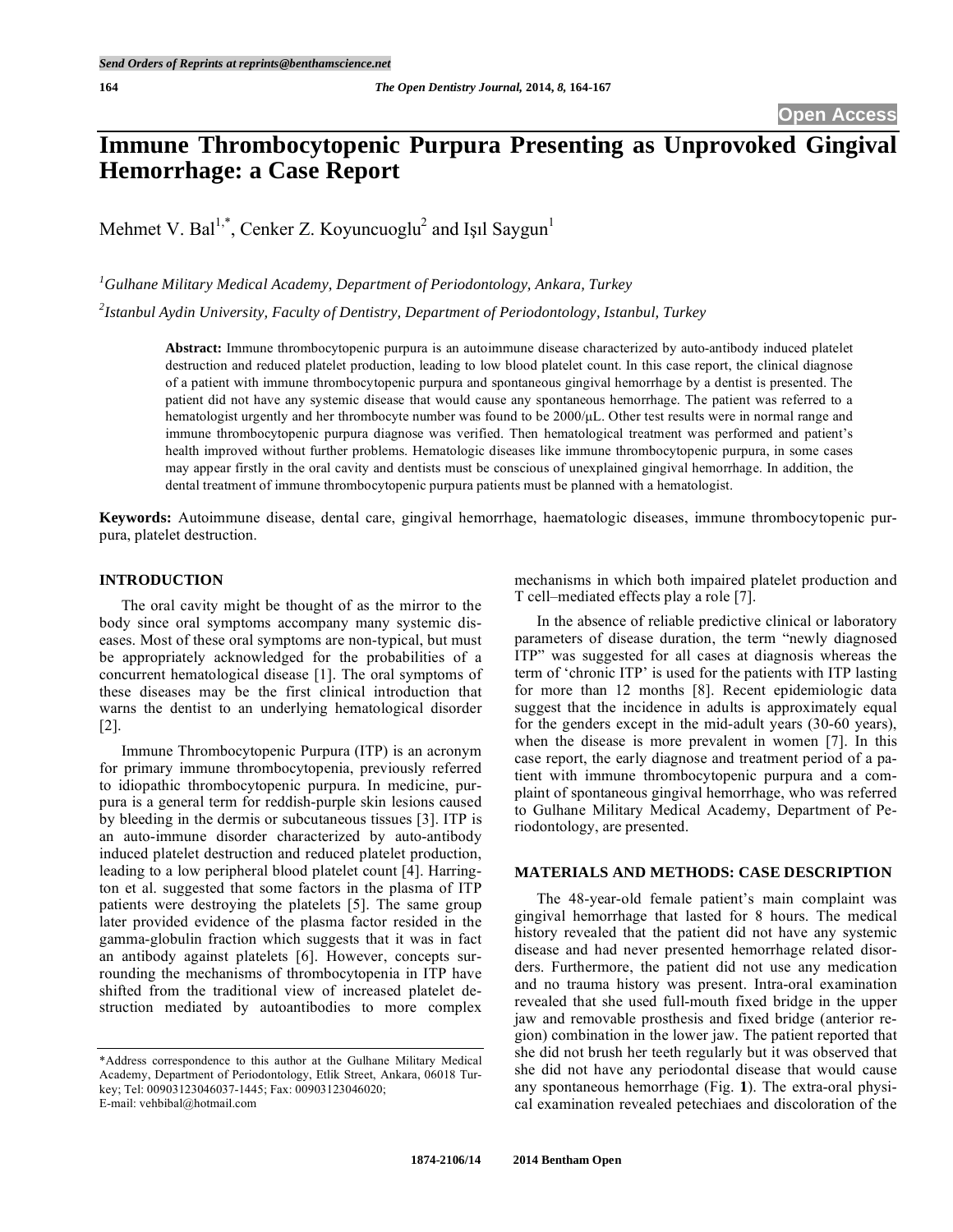

**Fig. (1).** Initial oral aspect; Spontaneous hemorrhage.



Fig. (2). Petechiaes and discoloration of the skin, at the leg region.

skin were seen in the whole body, especially at the leg region. But the patient was not aware of these discolorations (Fig. **2**). The patient was referred to a hematologist due to the prime suspect was thrombocytopenia. After the hematological tests, the patient's platelet number was found as 2000/μL (Table **I**). The other hematologic test results (WBC, RBC etc) were in normal range. Immunologic tests (HBsAG, Anti-HBs, Anti-HCV, Anti-HIV, Anti-Cardiolipin IgM and IgG, Anti- Fosfotidil Serin IgG and IgM) results were negative. Also, International Normalized Ratio (INR), Fibrinogen, Partial Thromboplastin Time (PTT) values were in normal range. Hepatomegaly, splenomegaly and lympadenopathy were absent and ITP diagnose was verified. The patient received platelet replacement (infusion of 6 units of platelet concentrate), oral cortisone tablet (Methylpredniso-

|  |  |  |  |  | The Open Dentistry Journal, 2014, Volume 8 165 |  |
|--|--|--|--|--|------------------------------------------------|--|
|--|--|--|--|--|------------------------------------------------|--|

lone - 16 mg, 2 x 1, Prednol<sup>®</sup>, MN Pharmaceuticals, Istanbul, TR) and general care. The next day; following the administration of cortisone, the values did not differ compared to baseline: PLT: 3.000/μL, Hct: % 38,34 and MPV: 5,91 fL. After 8 days, new hematological exams revealed the following results: PLT: 223.000/μL, Hct: %39,76 and MPV: 6,99 fL (Table **I**). After hematological treatment, the patient's health improved without further problems. The petechias diminished and ultimately disappeared, and the recovery of spontaneous hemorrhage was observed. Supra-gingival scaling and root planning were performed and oral hygiene instructions were given two weeks after the hematological recovery. The patient was motivated to practice regular tooth brushing with a soft-bristle toothbrush and 0.2% chlorhexidine digluconate oral rinse was prescribed. Also, the importance of using interdental brushes for her oral health was emphasized. The patient was placed under regular medical follow-up care and periodontal conditions were stable over 12 month follow-up period associated with the remaining teeth (Fig. **3**).

## **DISCUSSION**

The diagnosis and management of spontaneous gingival hemorrhage can be confusing and may require a systematic medical approach [9]. Comprehensive history taking can give traces to exclude or include causes of gingival hemorrhage, such as periodontal disease, trauma, anticoagulant therapy, hematological disorders, or bacterial infection such as histoplasmosis or other stomatitis [10]. To the author's knowledge, in spite of frequent involvement of the oral mucosa, only a few adult cases with ITP [11-14] and the pediatric cases with ITP that were referred from Hematology Departments to the dentists were reported in dental literature [15, 16]. Also, a case with steroid-induced damage to the condyles was caused by treatment for ITP [17]. A 77 yearold female patient with continuous intermittent postextraction hemorrhage diagnosed with ITP was presented [18]. However, the present case with spontaneous gingival hemorrhage is the first reported case of the clinical diagnose of a patient with newly diagnosed ITP by a dentist and this patient was referred to the hematologist.

Oral manifestations of ITP include petechiae, ecchymoses or haematomas in easily traumatized areas such as buccal mucosa, lateral borders of the tongue, and the limit between the soft and hard palate [16]. Other findings are

| <b>Tests</b>               | 1. Day                       | $3.$ Day                      | 8. Day                         | <b>Reference Unit</b>             |
|----------------------------|------------------------------|-------------------------------|--------------------------------|-----------------------------------|
| Platelet (PLT)             | $2 \times 10^3$ /ul *        | $3 \times 10^3/\text{ul}$ *   | $223 \times 10^3/\text{ul}$    | 130-400 x $10^3$ /ul              |
| Mean Platelet Volume (MPV) | 4.00 fL $*$                  | $5.91 \text{ fL}$ *           | $6.99$ fL                      | $6-13$ fL                         |
| Red Blood Cell (RBC)       | $4,21 \times 10^6/\text{ul}$ | $4.31 \times 10^6/\text{ul}$  | $4.39 \times 10^6/\text{ul}$   | $3.8 - 5.1 \times 10^6/\text{ul}$ |
| Hemoglobulin (Hgb)         | $12.7$ g/dl *                | $12.9$ g/dl *                 | $13.2$ g/dl                    | $13-17$ g/dl                      |
| Hematocrite (Hct)          | % 38.2                       | %38,34                        | % 39,76                        | $% 36-46$                         |
| White Blood Cell (WBC)     | $6.5 \times 10^3$ /ul *      | $8.7 \times 10^3/\text{ul}^*$ | $13.1 \times 10^3/\text{ul}^*$ | $4.5 - 11 \times 10^3/\text{ul}$  |

|  |  | Table 1. Blood parameters. |
|--|--|----------------------------|
|--|--|----------------------------|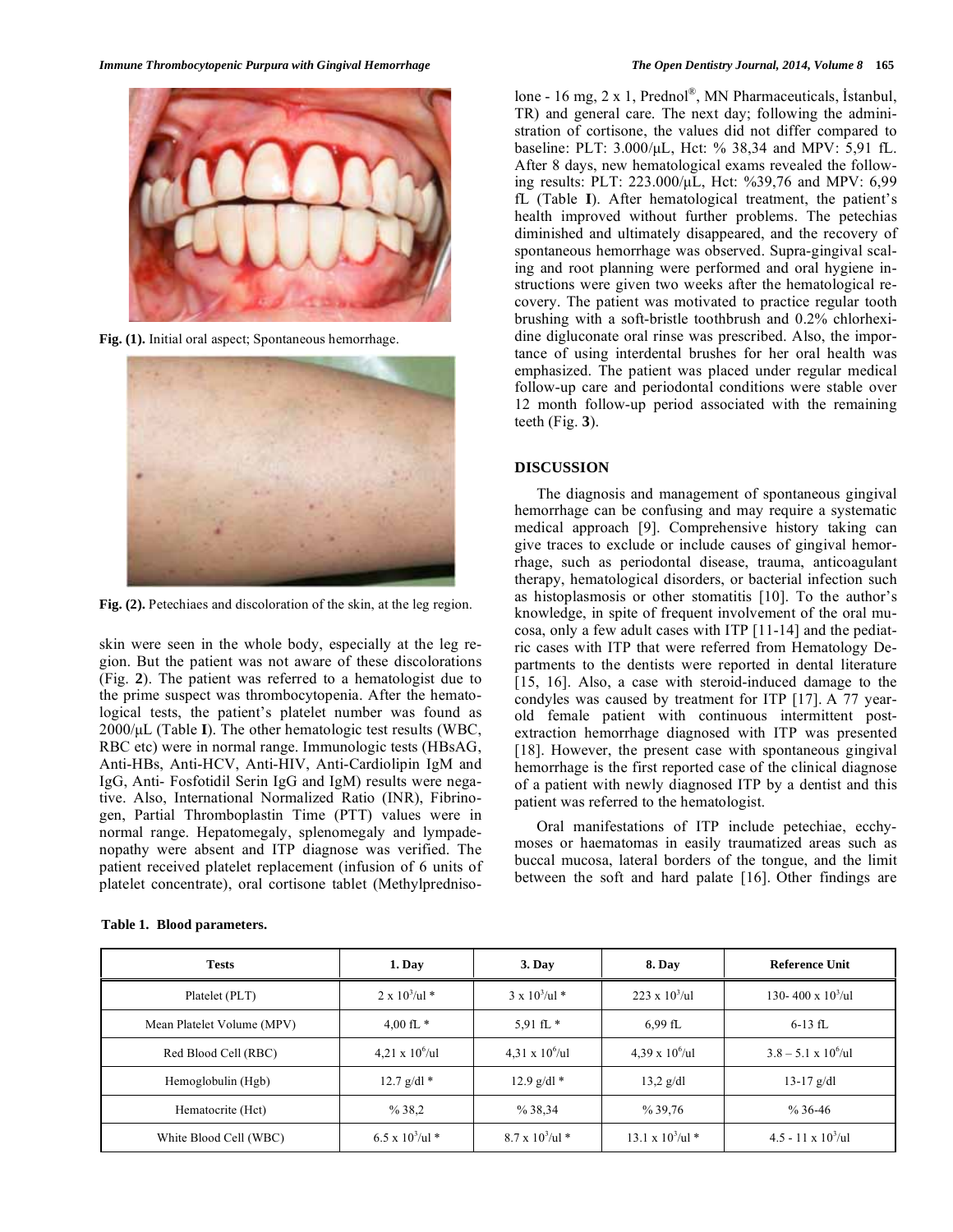

**Fig. (3).** Final oral aspect.

spontaneous gingival and mucocutaneous hemorrhage [9, 15, 16]. In the present case, oral lesions were not seen in the mouth but spontaneous gingival hemorrhage was observed.

The diagnostic hallmark of ITP is a low platelet count without identification of alternative causes of thrombocytopenia by history, besides physical and laboratory evaluations [19]. Platelet count has been the major parameter for predicting severity of ITP and risk of hemorrhage. Some with severe ITP (platelets less than 10,000/μL) do not bleed while others with higher platelet counts bleed excessively [20]. The destruction of platelets by antibodies causes a rise in the generation of young platelets that are more efficient in managing hemostasis [21] Therefore, hemorrhage symptoms are fewer in the patients with ITP and confronted in the patients with thrombocytopenia of other etiologies [22]. Generally, ITP patients are asymptomatic in the presence of platelet counts that are greater than 50.000/μl [23]. In the present case, hematologic test results were in normal range, except the fact that platelet number  $(2000/\mu L)$  and spontaneous gingival hemorrhage were seen. However, gingival hemorrhage was not noticeable, so hematocrite and hemoglobulin values remained in normal range all the time. Hunter et al. reported that white cell count was normal and anaemia was present when significant blood loss occurred [24]. Also, corticosteroids could modulate both circulating blood lymphocyte subsets and the immune response [25]. Classic doses of corticosteroids were accepted to augment the number of leukocyte count and decreased the number of lymphocyte, eosinophile and monocyte [26]. In the present case, these parameters' values were consistent with the literature.

Important possible diagnoses associated with thrombocytopenia, drug-induced thrombocytopenia, nutritional deficiency anemia, bacterial and viral infections (hepatitis and human immunodeficiency virus infection), von Willebrand disease, leukemia, aplastic anemia, hemolytic uremic syndrome, gestational thrombocytopenia, and congenital thrombocytopenias [19, 27]. It should be noted that many hematological diseases have oral manifestations like ITP: aplastic anemia, Glanzman thrombasthenia, Hemophilias, Ehlers Danlos Syndrome, Hyperglobulinemia and von Willebrand disease [19, 27].

Adequate dental plaque control techniques are the requisite in order to prevent inflammation, gingival hemorrhage and infection in ITP patients [15]. The patients with coagulopathies may ignore their oral hygiene due to the fear of hemorrhage during tooth brushing and flossing, which leads to increased periodontal problems and caries [28]. In our case, fixed bridges were used in the upper and lower jaws so the patient was encouraged to practice regular dental brushing with a soft-bristle tooth brush and to use a soft interdental brush and superfloss. A 0.2% chlorhexidine digluconate oral rinse was prescribed as well. Periodontal examination and scaling can be done normally without the risk of significant hemorrhage in the patients with coagulopathies. Also, ultrasonic instrumentation may result in less tissue trauma [28]. In our case, supragingival scaling was done after the hematological treatment because of its emergency.

Dental surgical procedures or even nerve-block anesthetic injections in the patients with platelet counts under 30.000/μL required consultation with a hematologist [29]. American Society of Hematology recommended the first-line treatment for ITP patients; use of corticosteroids (dexamethasone, methylprednisolone, prednisone) or intravenous infusion of immunoglobulin or intravenous infusion of anti-D when the platelet count is under  $30,000/\mu$ L [7]. Dental treatments should perform with a platelet count over 50.000/mm<sup>3</sup> and in consultation with the patient's hematologist. Primary mucosal closure of surgical wounds and products (surgical stents, absorbable gelatine sponges, electrocautery and bone wax) should be utilized to achieve an adequate haemostasis for the minor oral surgical operations [16]. The drugs with anti-platelet aggregation effect which may interfere with haemostasis (acetylsalicylic acid and nonsteroidal anti-inflammatory drugs) must be avoided [28]. Also, antibiotics usage with treatment minimizes the risk of postoperative infections [16].

#### **CONCLUSION**

The symptoms of hematologic diseases like ITP may initially emerge in the oral cavity and they might be diagnosed by a dentist. Therefore, dentists must carefully examine the mouth and must be conscious of unrealized gingival alterations and hemorrhage. Consultation with the hematologist is essential for planning dental treatment of ITP patients and determining the severity of the disorder. Also, adequate oral hygiene methods and regular controls are essential for these patients in order to prevent inflammation, hemorrhage or the need for any aggressive treatment in the next phase.

## **CONFLICT OF INTEREST**

The author confirms that this article content has no conflict of interest.

## **ACKNOWLEDGEMENTS**

Declared none.